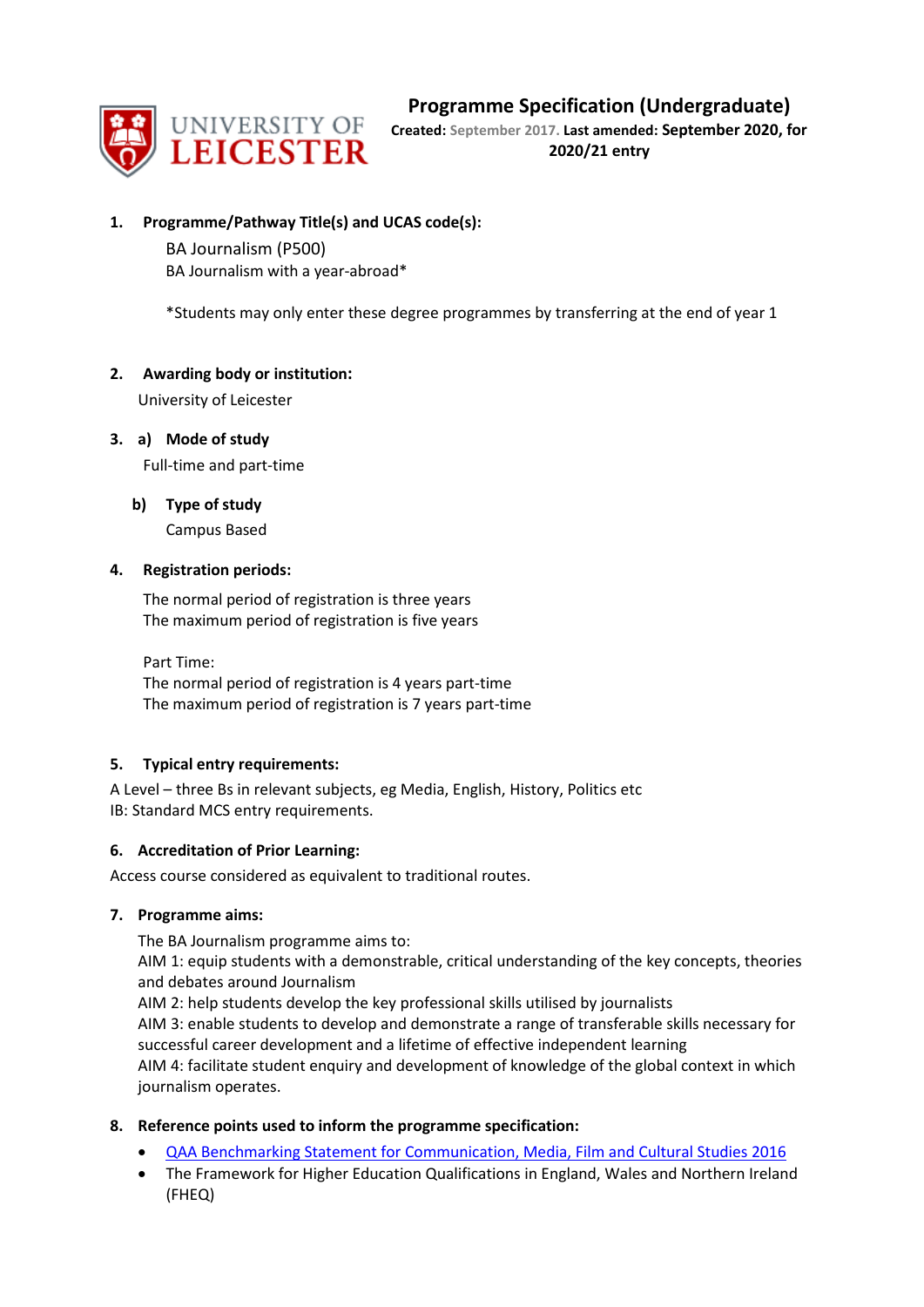- [University of Leicester Learning and Teaching Strategy 2016-2020](http://www2.le.ac.uk/offices/sas2/quality/learnteach)
- University of Leicester Employability Strategy
- University of Leicester Periodic Developmental Review Reports
- National Student Survey
- First Destinations Data
- Graduate Survey
- Broad aims of industry accreditation bodies, especially the National Council for the Training of Journalists (NCTJ) www.nctj.com and the Broadcast Journalism Training Council (BJTC) www.bjtc.org.uk
- Aims, objectives and standards laid down by various professional regulatory bodies, especially the Independent Press Standards Organisation (IPSO)<https://www.ipso.co.uk/editors-code-of-practice/> And the Professional Code of the Office of the Communications Regulator Ofcom <https://www.ofcom.org.uk/tv-radio-and-on-demand/broadcast-codes/broadcast-code>

Programme Outcomes:

#### **9.**

## **BA Journalism**

| <b>Intended Learning Outcomes</b>                                                                                                                                                                                                                                     | <b>Teaching and Learning</b><br><b>Methods</b>                                                           | <b>How Demonstrated?</b> |  |  |
|-----------------------------------------------------------------------------------------------------------------------------------------------------------------------------------------------------------------------------------------------------------------------|----------------------------------------------------------------------------------------------------------|--------------------------|--|--|
|                                                                                                                                                                                                                                                                       | (a) Discipline specific knowledge and competencies                                                       |                          |  |  |
|                                                                                                                                                                                                                                                                       | (i) Mastery of an appropriate body of knowledge                                                          |                          |  |  |
| Critically reflect on news and<br>journalism as a concept, its<br>professional production and<br>application, and key concepts in<br>contemporary academic debates<br>about journalistic practice                                                                     | Lectures, seminars, workshops,<br>practicals, tutorials, independent<br>study, group work, peer learning | Portfolio, essays (1000) |  |  |
| Develop and demonstrate the<br>acquisition of the professional skills<br>and attributes needed to produce<br>original journalistic material to a<br>standard acceptable for publication                                                                               | Workshops, practicals, tutorials,<br>independent study, group work,<br>peer learning                     | Portfolio (1000)         |  |  |
| Demonstrate knowledge of:<br>- theories and approaches to the<br>study of journalism<br>- the history and development of<br>the news media<br>- the development of journalism<br>as an occupation<br>- contemporary debates about the<br>news industry and its future | Lectures, seminars, workshops,<br>tutorials, independent study, group<br>work, peer learning             | Portfolio, essays (2010) |  |  |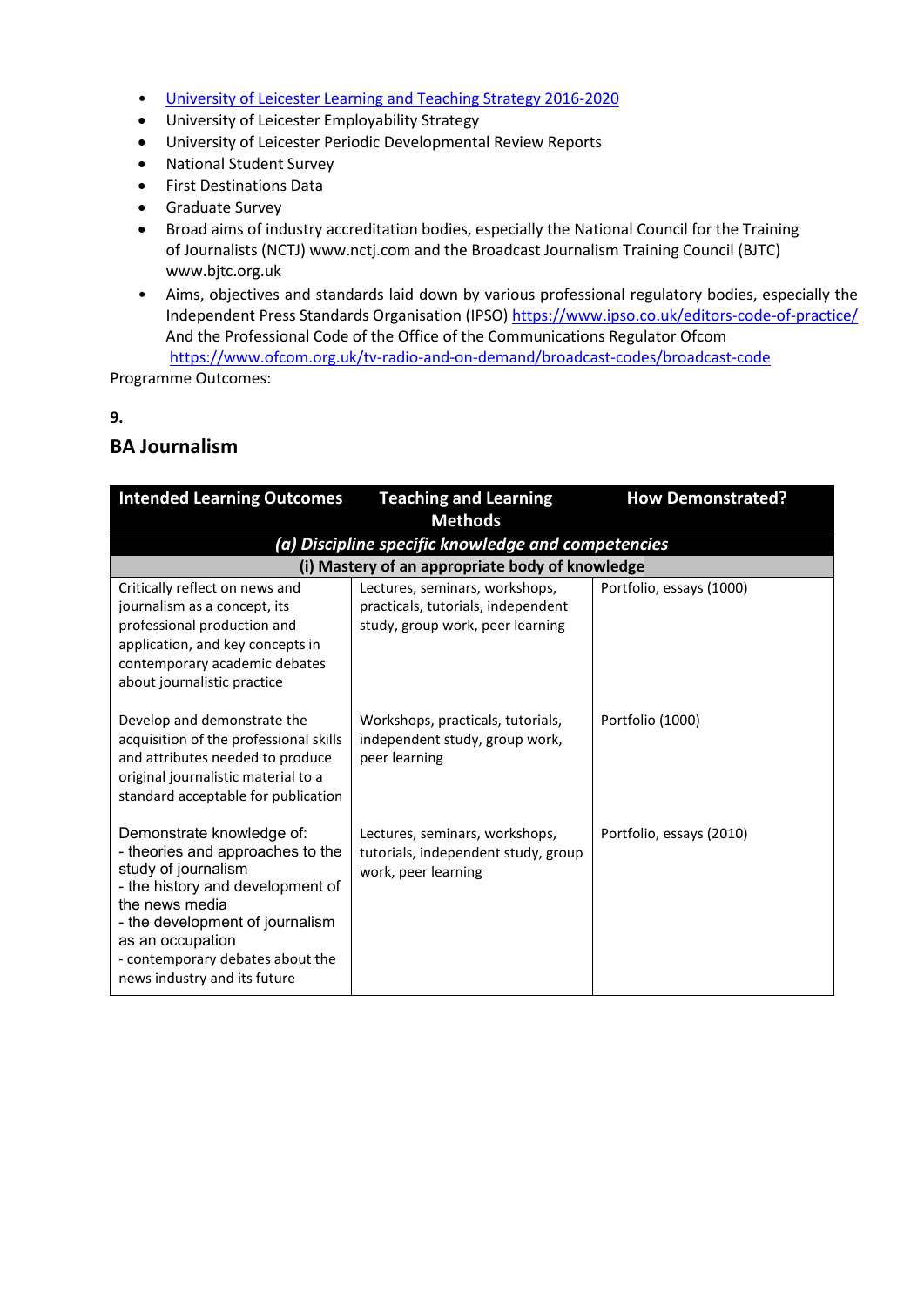| <b>Intended Learning Outcomes</b>                                                                                                                                                                                                                                     | <b>Teaching and Learning</b>                                                                             | <b>How Demonstrated?</b>                        |  |
|-----------------------------------------------------------------------------------------------------------------------------------------------------------------------------------------------------------------------------------------------------------------------|----------------------------------------------------------------------------------------------------------|-------------------------------------------------|--|
|                                                                                                                                                                                                                                                                       | <b>Methods</b>                                                                                           |                                                 |  |
| (ii) Understanding and application of key concepts and techniques                                                                                                                                                                                                     |                                                                                                          |                                                 |  |
| Critically reflect on news and<br>journalism as a concept, its<br>professional production and<br>application, and key concepts in<br>contemporary academic debates<br>about journalistic practice                                                                     | Workshops, practicals, tutorials,<br>independent study, group work,<br>peer learning                     | Portfolio (1003)                                |  |
| Critically reflect on the place of<br>digital and social media in the 21st<br>century media ecosystem, and<br>apply this knowledge to a<br>professional standard in practice                                                                                          | Lectures, seminars, workshops,<br>practicals, tutorials, independent<br>study, group work, peer learning | Portfolio, Essays (1001, 2000)                  |  |
| Investigate and demonstrate the<br>core concepts and skills involved in<br>publication design                                                                                                                                                                         | Workshops, practicals, tutorials,<br>independent study, group work,<br>peer learning                     | Portfolio (3001, 3002)                          |  |
| Critically evaluate different<br>approaches to concepts around the<br>ethics and regulation of journalism                                                                                                                                                             | Lectures, seminars, workshops,<br>practicals, tutorials, independent<br>study, group work, peer learning | Portfolio, group presentation<br>(1002)         |  |
| Apply the principles of<br>entrepreneurial journalism and<br>deploy the key techniques in order<br>to propose an entrepreneurial<br>journalism enterprise                                                                                                             | Workshops, practicals, tutorials,<br>independent study, group work,<br>peer learning                     | Portfolio (2000)                                |  |
|                                                                                                                                                                                                                                                                       | (iii) Critical analysis of key issues                                                                    |                                                 |  |
| Critically reflect on news and<br>journalism as a concept, its<br>professional production and<br>application, and key concepts in<br>contemporary academic debates<br>about journalistic practice                                                                     | Lectures, seminars, workshops,<br>practicals, tutorials, independent<br>study, group work, peer learning | Portfolio, essays (1000, 10001)                 |  |
| Demonstrate knowledge of:<br>- theories and approaches to the<br>study of journalism<br>- the history and development of<br>the news media<br>- the development of journalism<br>as an occupation<br>- contemporary debates about the<br>news industry and its future | Lectures, seminars, tutorials,<br>independent study, group work,<br>peer learning                        | Essays (2010)                                   |  |
| Critically evaluate different<br>approaches to concepts around the<br>ethics and regulation of journalism                                                                                                                                                             | Workshops, lectures, seminars,<br>tutorials, group work, independent<br>study, peer learning.            | Essays, portfolio, group (1002)<br>presentation |  |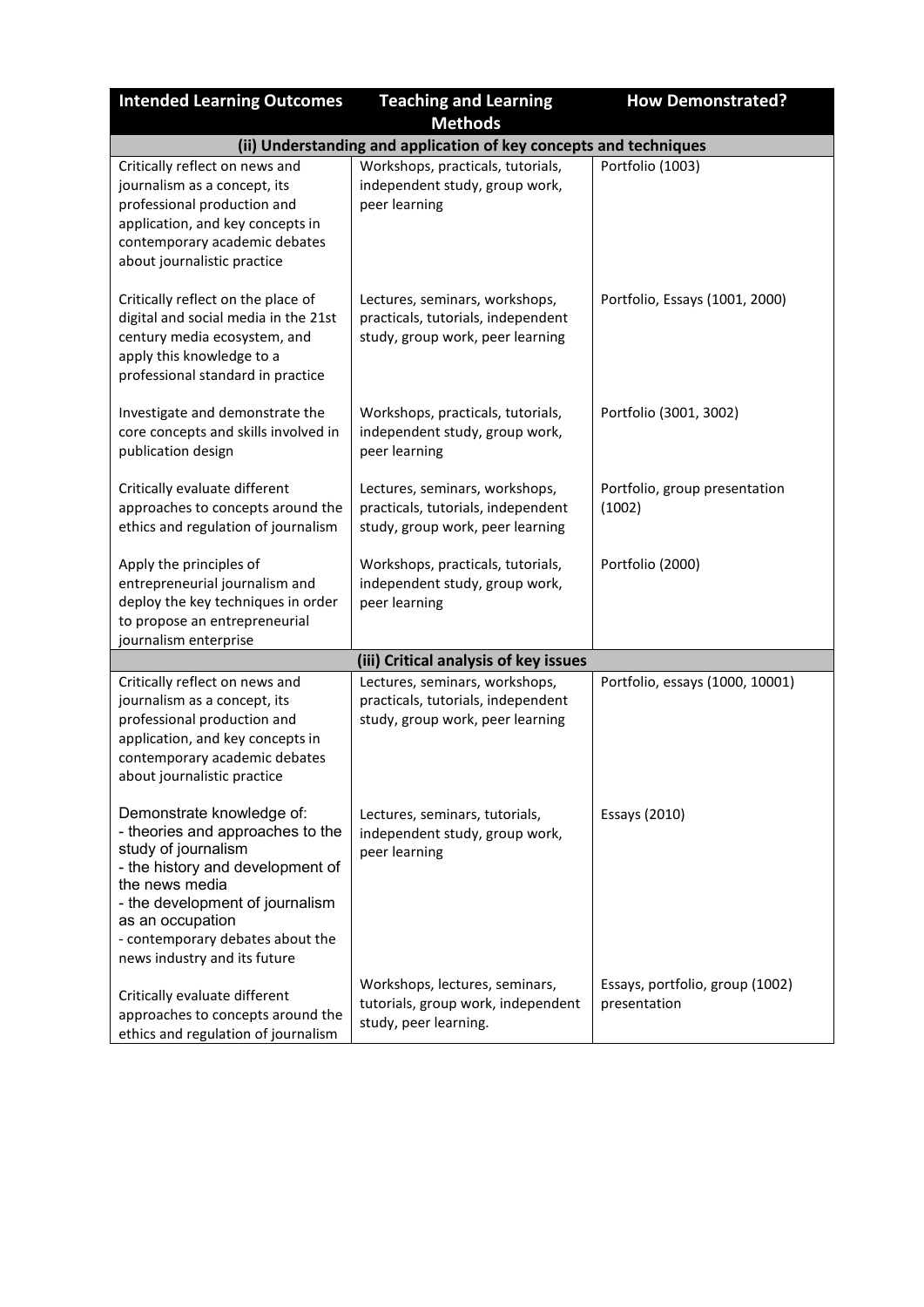| <b>Intended Learning Outcomes</b>                                                                                                                                                                                                                                                                 | <b>Teaching and Learning</b>                                                                             | <b>How Demonstrated?</b>                 |  |
|---------------------------------------------------------------------------------------------------------------------------------------------------------------------------------------------------------------------------------------------------------------------------------------------------|----------------------------------------------------------------------------------------------------------|------------------------------------------|--|
|                                                                                                                                                                                                                                                                                                   | <b>Methods</b>                                                                                           |                                          |  |
|                                                                                                                                                                                                                                                                                                   | (iv) Clear and concise presentation of material                                                          |                                          |  |
| Recognise, describe, produce and<br>write a variety of news formats to<br>professional standard                                                                                                                                                                                                   | Workshops, practicals, tutorials,<br>independent study, group work,<br>peer learning                     | Portfolio (1000, 1003, 2001)             |  |
| Develop and demonstrate the<br>acquisition of the professional skills<br>and attributes needed to produce<br>original journalistic material to a<br>standard acceptable for publication                                                                                                           | Lectures, seminars, workshops,<br>practicals, tutorials, independent<br>study, group work, peer learning | Portfolio, essay (1000, 1003, 2001)      |  |
| Demonstrate knowledge of:<br>- theories and approaches to the<br>study of journalism<br>- the history and development of<br>the news media<br>- the development of journalism<br>as an occupation<br>- contemporary debates about the<br>news industry and its future                             | Lectures, seminars, workshops,<br>practicals, tutorials, independent<br>study, group work, peer learning | Portfolio (1XXX, 2XXX, 2010)             |  |
| Critically evaluate different<br>approaches to concepts around the<br>ethics and regulation of journalism                                                                                                                                                                                         | Lectures, seminars, tutorials,<br>independent study, group work,<br>peer learning                        | Portfolio (1002)                         |  |
| Plan, conduct and report on an<br>independent research project;<br>conduct a review of literature<br>relevant to their project;<br>demonstrate the use of appropriate<br>theory, method and empirical<br>analysis; show evidence of critical<br>analysis and reflection in their<br>investigation | Tutorials, independent study,<br>lectures.                                                               | Investigation (3000)                     |  |
|                                                                                                                                                                                                                                                                                                   | (v) Critical appraisal of evidence with appropriate insight                                              |                                          |  |
| Critically reflect on news and<br>journalism as a concept, its<br>professional production and<br>application, and key concepts in<br>contemporary academic debates<br>about journalistic practice                                                                                                 | Lectures, seminars, workshops,<br>practicals, tutorials, independent<br>study, group work, peer learning | Portfolio, essays (1000, 10001,<br>1002) |  |
| Critically reflect on the place of<br>digital and social media in the 21st<br>century media ecosystem, and<br>apply this knowledge to a<br>professional standard in practice                                                                                                                      | Lectures, seminars, workshops,<br>practicals, tutorials, independent<br>study, group work, peer learning | Portfolio, essays (1001, 2000)           |  |
| Describe and evaluate recent<br>research on news and journalism                                                                                                                                                                                                                                   | Lectures, seminars, tutorials,<br>independent study, group work,<br>peer learning                        | Essays (1001, 2010, 2XXX)                |  |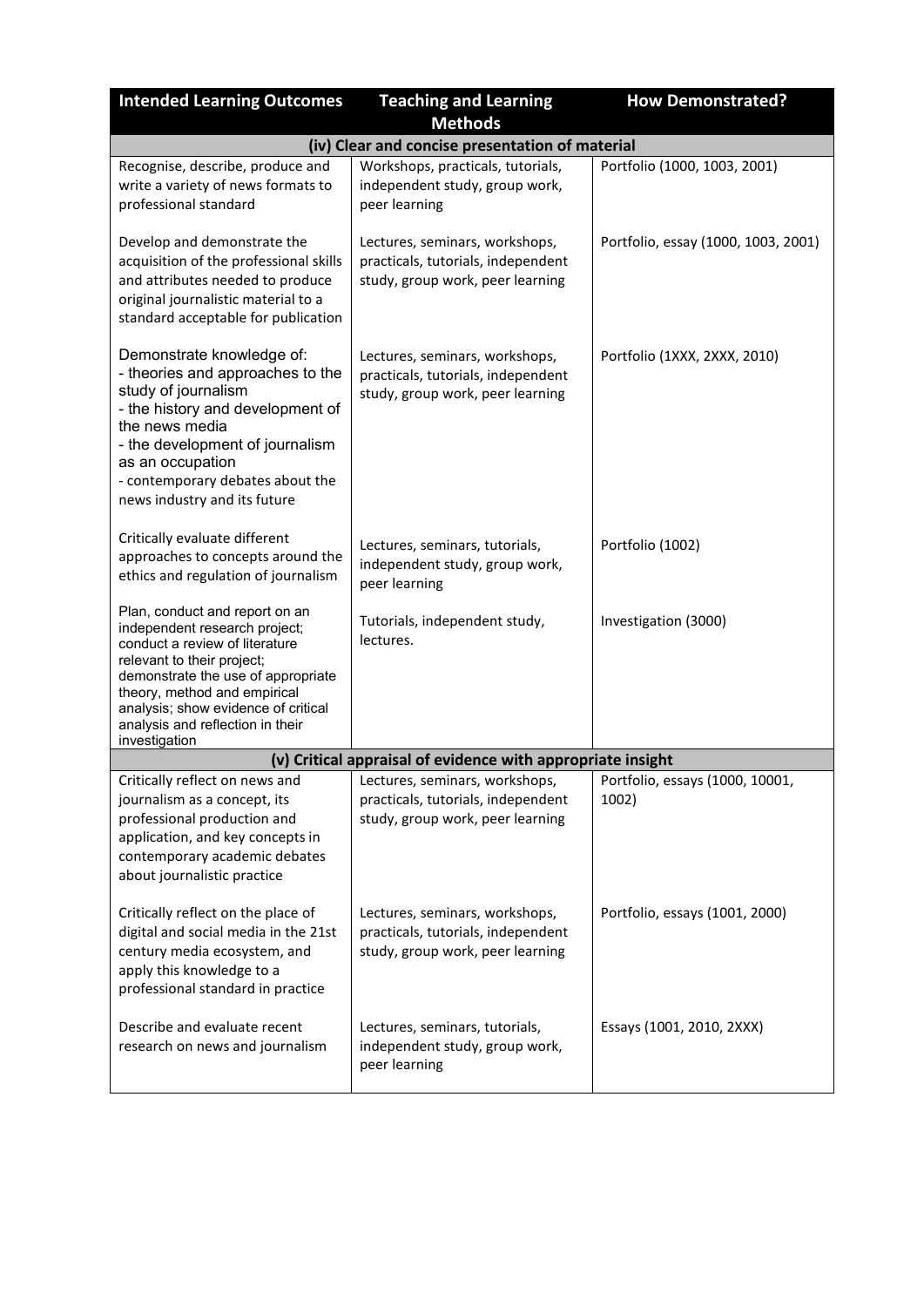| <b>Intended Learning Outcomes</b>                                                                                                                         | <b>Teaching and Learning</b>                                                                  | <b>How Demonstrated?</b>                                 |
|-----------------------------------------------------------------------------------------------------------------------------------------------------------|-----------------------------------------------------------------------------------------------|----------------------------------------------------------|
|                                                                                                                                                           | <b>Methods</b>                                                                                |                                                          |
|                                                                                                                                                           | (vi) Other discipline specific competencies                                                   |                                                          |
| Investigate and demonstrate the<br>core concepts and skills involved in<br>publication design                                                             | Workshops, practicals, tutorials,<br>independent study, group work,<br>peer learning          | Portfolios, essays, group<br>presentations. (3001, 3002) |
| Critically evaluate different<br>approaches to concepts around the<br>ethics and regulation of journalism                                                 | Workshops, lectures, seminars,<br>tutorials, group work, independent<br>study, peer learning. | Portfolio (1002, 3002)                                   |
| Apply the principles of<br>entrepreneurial journalism and<br>deploy the key techniques in order<br>to propose an entrepreneurial<br>journalism enterprise | Workshops tutorials, group work,<br>independent study, peer learning.                         | Portfolio (2000)                                         |
| (b) Transferable skills                                                                                                                                   |                                                                                               |                                                          |
|                                                                                                                                                           | (i) Oral communication                                                                        |                                                          |
| Critically evaluate different<br>approaches to concepts around the<br>ethics and regulation of journalism                                                 | Workshops, lectures, seminars,<br>tutorials, group work, independent<br>study, peer learning  | Portfolios, essays, group<br>presentations. (1002)       |
| Develop existing skills and acquire<br>new competences that will enable<br>you to assume significant<br>responsibility within organisations               | Workshops, lectures, seminars,<br>tutorials, group work, independent<br>study, peer learning. | Group presentations, portfolios<br>(3001)                |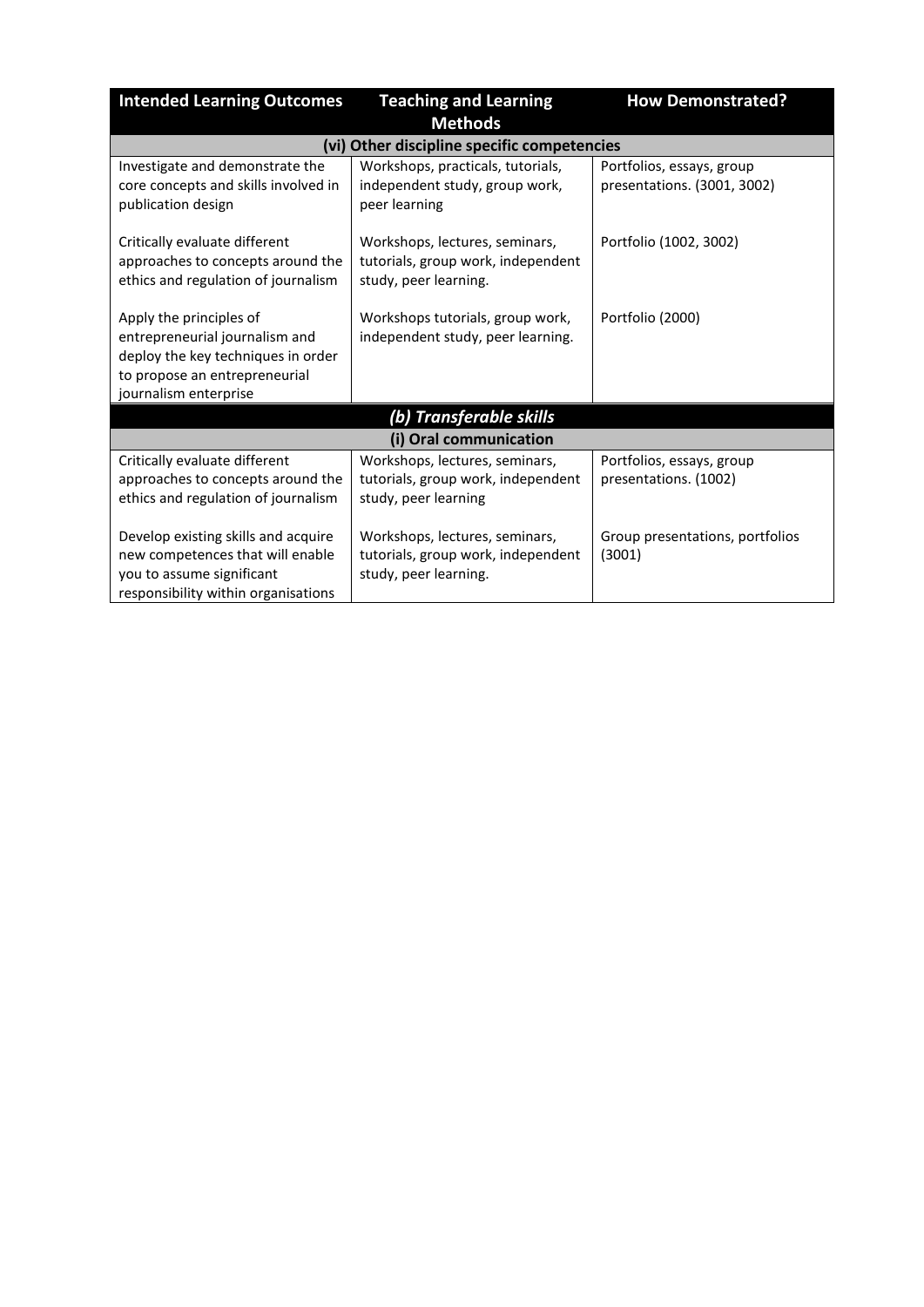| <b>Intended Learning Outcomes</b>                                                                                                                                                                                                                                                                  | <b>Teaching and Learning</b><br><b>Methods</b>                                                           | <b>How Demonstrated?</b> |
|----------------------------------------------------------------------------------------------------------------------------------------------------------------------------------------------------------------------------------------------------------------------------------------------------|----------------------------------------------------------------------------------------------------------|--------------------------|
|                                                                                                                                                                                                                                                                                                    | (ii) Written communication                                                                               |                          |
| Recognise, describe, produce and<br>write a variety of news formats to<br>professional standard                                                                                                                                                                                                    | Workshops, practicals, tutorials,<br>independent study, group work,<br>peer learning                     | Portfolio (1000, 1003)   |
| Demonstrate knowledge of:<br>- theories and approaches to the<br>study of journalism<br>- the history and development of<br>the news media<br>- the development of journalism<br>as an occupation<br>- contemporary debates about the<br>news industry and its future                              | Lectures, seminars, workshops,<br>practicals, tutorials, independent<br>study, group work, peer learning | Essays (1001, 2010)      |
| Demonstrate skills in:<br>- communication (formulating,<br>articulating arguments through<br>writing)<br>- word processing and<br>presentation<br>- analysis and critical evaluation<br>- time management (attending<br>lectures and seminars; meeting<br>assessment deadlines)                    | Lectures, seminars, tutorials,<br>independent study, group work,<br>peer learning                        | Essays (1001, 2010)      |
| Plan, conduct and report on an<br>independent research project;<br>conduct a review of literature<br>relevant to their project;<br>demonstrate the use of appropriate<br>theory, method and empirical<br>analysis; show evidence of critical<br>analysis and reflection in their<br>investigation. | Tutorials, independent study,<br>lectures.                                                               | Investigation. (3000)    |
| (iii) Information technology                                                                                                                                                                                                                                                                       |                                                                                                          |                          |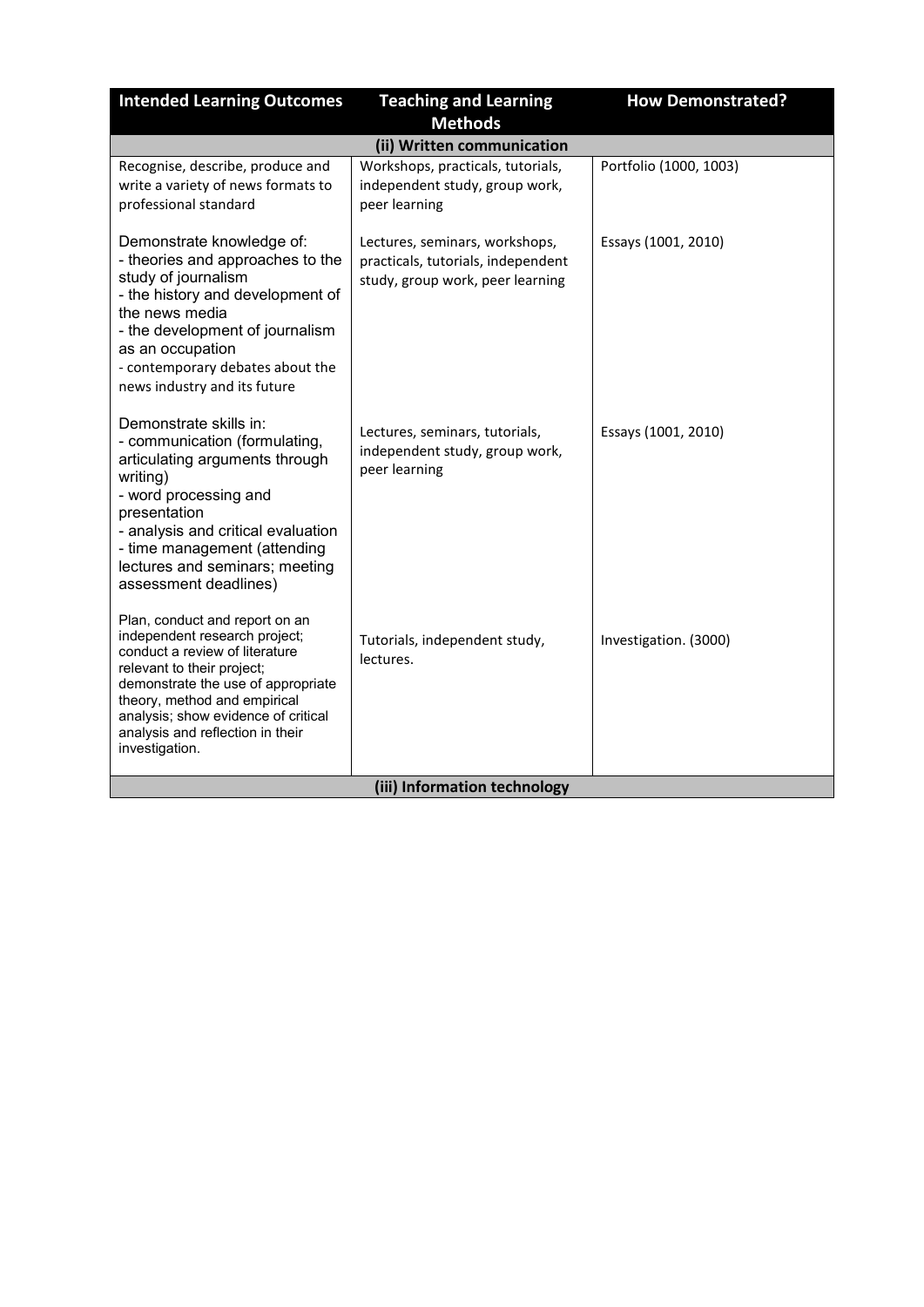| Critically reflect on the place of<br>digital and social media in the 21st<br>century media ecosystem, and<br>apply this knowledge to a<br>professional standard in practice                                                                                                    | Lectures, seminars, workshops,<br>practicals, tutorials, independent<br>study, group work, peer learning | Essays (1001, 2000)                                |
|---------------------------------------------------------------------------------------------------------------------------------------------------------------------------------------------------------------------------------------------------------------------------------|----------------------------------------------------------------------------------------------------------|----------------------------------------------------|
| Demonstrate skills in:<br>- communication (formulating,<br>articulating arguments through<br>writing)<br>- word processing and<br>presentation<br>- analysis and critical evaluation<br>- time management (attending<br>lectures and seminars; meeting<br>assessment deadlines  | Lectures, seminars, tutorials,<br>independent study, group work,<br>peer learning                        | Essays (1001, 2010)                                |
|                                                                                                                                                                                                                                                                                 | (iv) Numeracy                                                                                            |                                                    |
| Demonstrate skills in:<br>- communication (formulating,<br>articulating arguments through<br>writing)<br>- word processing and<br>presentation<br>- analysis and critical evaluation<br>- time management (attending<br>lectures and seminars; meeting<br>assessment deadlines) | Lectures, seminars, tutorials,<br>independent study, group work,<br>peer learning                        | Essays (2010)                                      |
| Apply the principles of<br>entrepreneurial journalism and<br>deploy the key techniques in order<br>to propose an entrepreneurial<br>journalism enterprise                                                                                                                       | Workshops tutorials, group work,<br>independent study, peer learning.                                    | Portfolio (2000)                                   |
|                                                                                                                                                                                                                                                                                 | (v) Team working                                                                                         |                                                    |
| Investigate and demonstrate the<br>core concepts and skills involved in<br>publication design                                                                                                                                                                                   | Workshops, practicals, tutorials,<br>independent study, group work,<br>peer learning                     | Portfolio (3001, 3002)                             |
| Critically evaluate different<br>approaches to concepts around the<br>ethics and regulation of journalism                                                                                                                                                                       | Workshops, lectures, seminars,<br>tutorials, group work, independent<br>study, peer learning.            | Portfolios, essays, group<br>presentations. (1002) |
| Apply the principles of<br>entrepreneurial journalism and<br>deploy the key techniques in order<br>to propose an entrepreneurial<br>journalism enterprise                                                                                                                       | Workshops tutorials, group work,<br>independent study, peer learning.                                    | Portfolio (2000)                                   |
| Develop existing skills and acquire<br>new competences that will enable<br>you to assume significant<br>responsibility within organisations                                                                                                                                     | Workshops, lectures, seminars,<br>tutorials, group work, independent<br>study, peer learning             | Group presentations, portfolios<br>(3001.3002)     |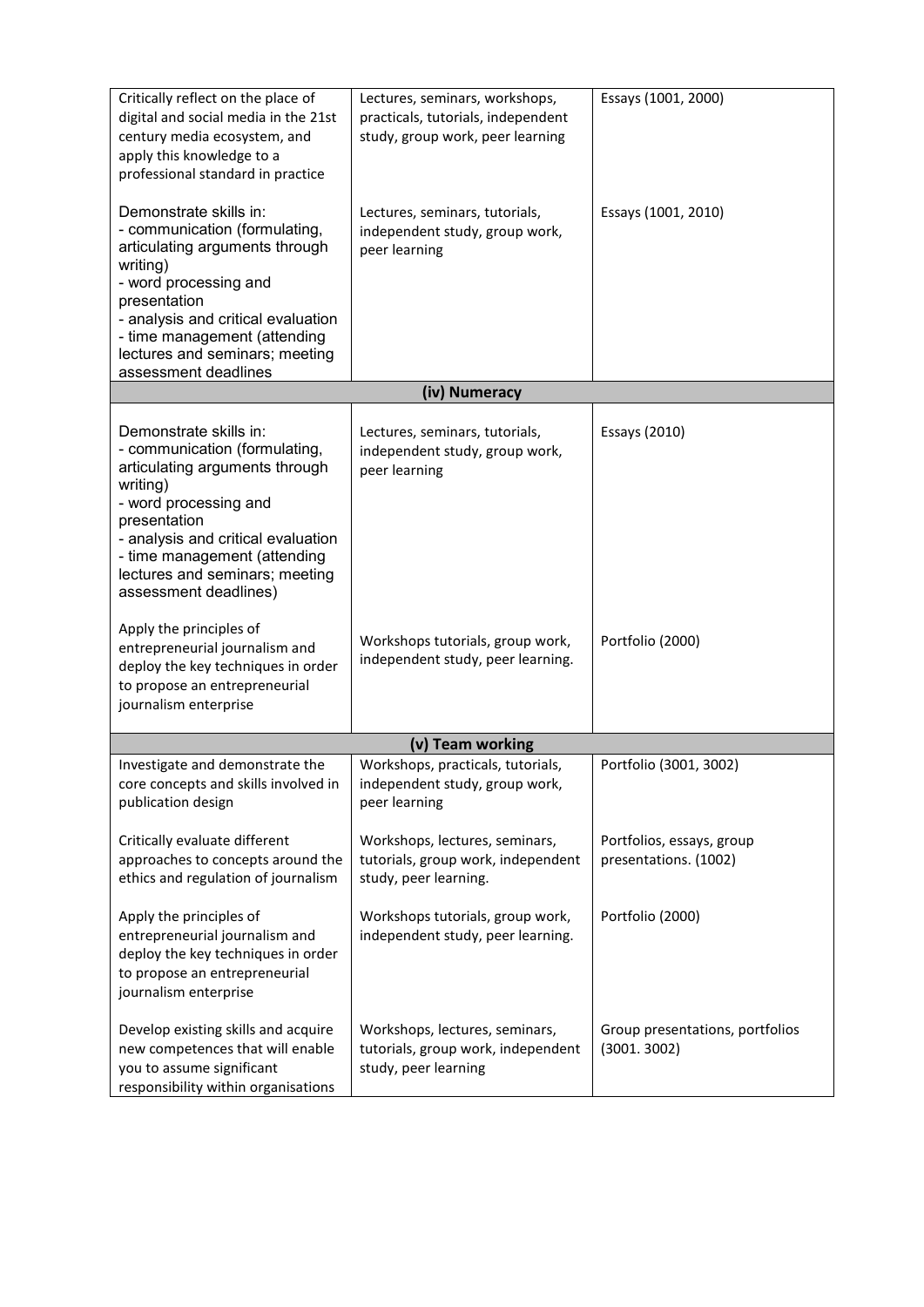| (vi) Problem solving                                                                                                                                                                                                                                                                              |                                                                                               |                                 |  |
|---------------------------------------------------------------------------------------------------------------------------------------------------------------------------------------------------------------------------------------------------------------------------------------------------|-----------------------------------------------------------------------------------------------|---------------------------------|--|
| Investigate and demonstrate the<br>core concepts and skills involved in<br>publication design                                                                                                                                                                                                     | Workshops, practicals, tutorials,<br>independent study, group work,<br>peer learning          | Portfolio (3001)                |  |
| Describe and evaluate recent<br>research on news and journalism<br>Demonstrate knowledge of:                                                                                                                                                                                                      | Lectures, seminars, tutorials,<br>independent study, group work,<br>peer learning             | Essays (1001, 2010, 2XXX)       |  |
| - theories and approaches to the<br>study of journalism<br>- the history and development of<br>the news media<br>- the development of journalism<br>as an occupation<br>- contemporary debates about the<br>news industry and its future                                                          | Lectures, seminars, tutorials,<br>independent study, group work,<br>peer learning             | Essays (1XXX, 1001, 2010, 2XXX) |  |
| Critically evaluate different<br>approaches to concepts around the<br>ethics and regulation of journalism                                                                                                                                                                                         | Lectures, seminars, tutorials,<br>independent study, group work,<br>peer learning             | Essays (1002)                   |  |
| Apply the principles of<br>entrepreneurial journalism and<br>deploy the key techniques in order<br>to propose an entrepreneurial<br>journalism enterprise                                                                                                                                         | Workshops, lectures, seminars,<br>tutorials, group work, independent<br>study, peer learning. | Portfolio (2000)                |  |
| Plan, conduct and report on an<br>independent research project;<br>conduct a review of literature<br>relevant to their project;<br>demonstrate the use of appropriate<br>theory, method and empirical<br>analysis; show evidence of critical<br>analysis and reflection in their<br>investigation | Tutorials, independent study,<br>lectures.                                                    | Investigation (3000)            |  |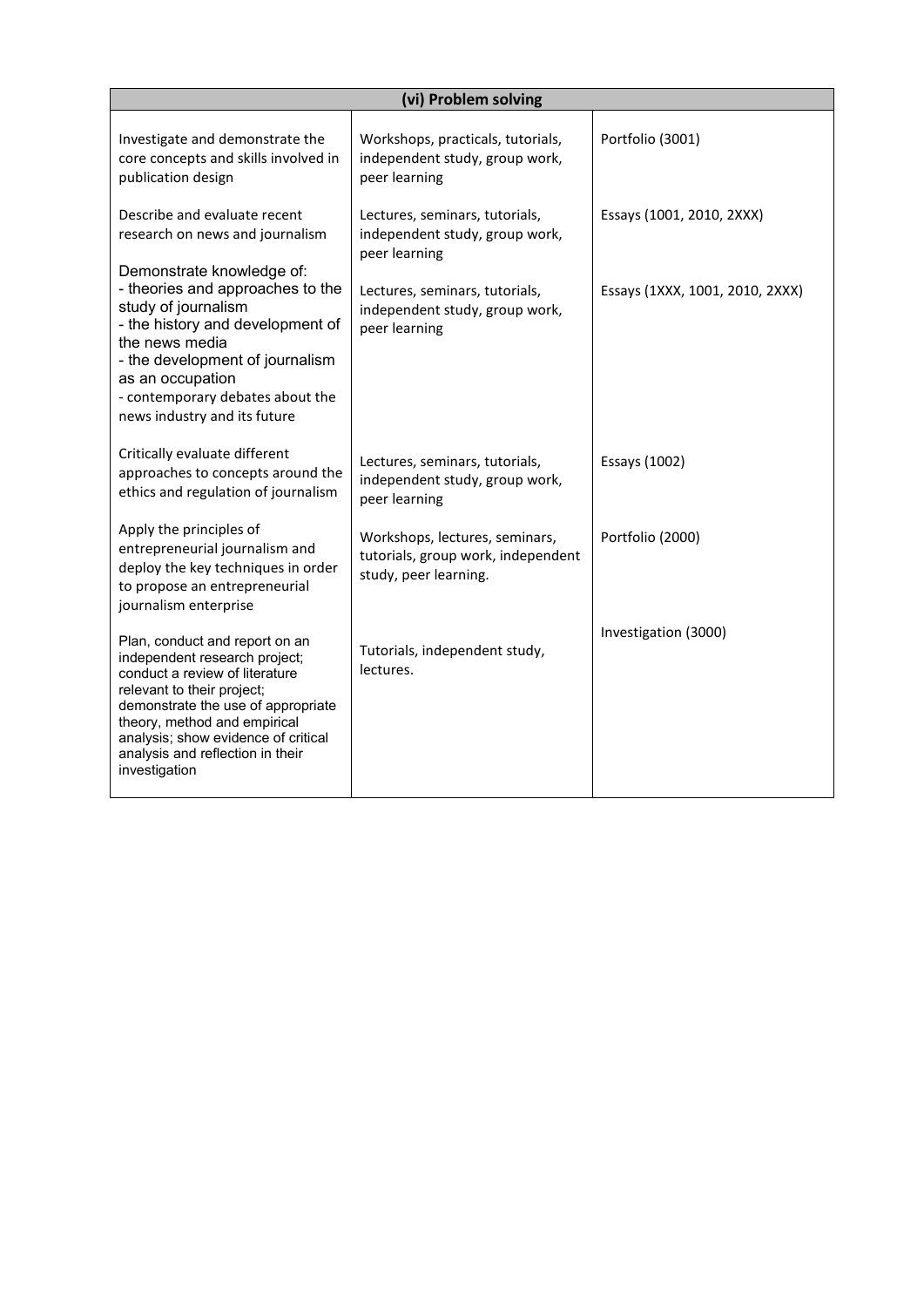| (vii) Information handling                                                                                                                                                                                                                                                                        |                                                                                                          |                          |  |
|---------------------------------------------------------------------------------------------------------------------------------------------------------------------------------------------------------------------------------------------------------------------------------------------------|----------------------------------------------------------------------------------------------------------|--------------------------|--|
| Recognise, describe, produce and<br>write a variety of news formats to<br>professional standard                                                                                                                                                                                                   | Workshops, practicals, tutorials,<br>independent study, group work,<br>peer learning                     | Portfolio (1000)         |  |
| Develop and demonstrate the<br>acquisition of the professional skills<br>and attributes needed to produce<br>original journalistic material to a<br>standard acceptable for publication                                                                                                           | Workshops, practicals, tutorials,<br>independent study, group work,<br>peer learning                     | Portfolio (1000)         |  |
| Apply the principles of<br>entrepreneurial journalism and<br>deploy the key techniques in order<br>to propose an entrepreneurial<br>journalism enterprise                                                                                                                                         | Lectures, seminars, workshops,<br>practicals, tutorials, independent<br>study, group work, peer learning | Portfolio, essays (2000) |  |
| Develop existing skills and acquire<br>new competences that will enable<br>you to assume significant<br>responsibility within organisations                                                                                                                                                       | Workshops, practicals, tutorials,<br>independent study, group work,<br>peer learning                     | Portfolio (3001)         |  |
| Plan, conduct and report on an<br>independent research project;<br>conduct a review of literature<br>relevant to their project;<br>demonstrate the use of appropriate<br>theory, method and empirical<br>analysis; show evidence of critical<br>analysis and reflection in their<br>investigation | Tutorials, independent study,<br>lectures.                                                               | Investigation (3000)     |  |
|                                                                                                                                                                                                                                                                                                   | (viii) Skills for lifelong learning                                                                      |                          |  |
| Critically reflect on news and<br>journalism as a concept, its<br>professional production and<br>application, and key concepts in<br>contemporary academic debates<br>about journalistic practice                                                                                                 | Lectures, seminars, workshops,<br>practicals, tutorials, independent<br>study, group work, peer learning | Portfolio, essays (1000) |  |
| Demonstrate skills in:<br>- communication (formulating,<br>articulating arguments through<br>writing)<br>- word processing and<br>presentation<br>- analysis and critical evaluation<br>- time management (attending<br>lectures and seminars; meeting<br>assessment deadlines)                   | Lectures, seminars, workshops,<br>practicals, tutorials, independent<br>study, group work, peer learning | Portfolio, essays (2010) |  |

## **10. Course transfers**

a) Course transfers – Transfers from BA Journalism to other subjects will be permitted, subject to the agreement of the receiving subjects. Transfers into the BA Journalism will only be permitted into the first year, due to the incremental and skills-building nature of the programme. To permit transfers into the second and third years would be detrimental to the academic success of students wishing to transfer.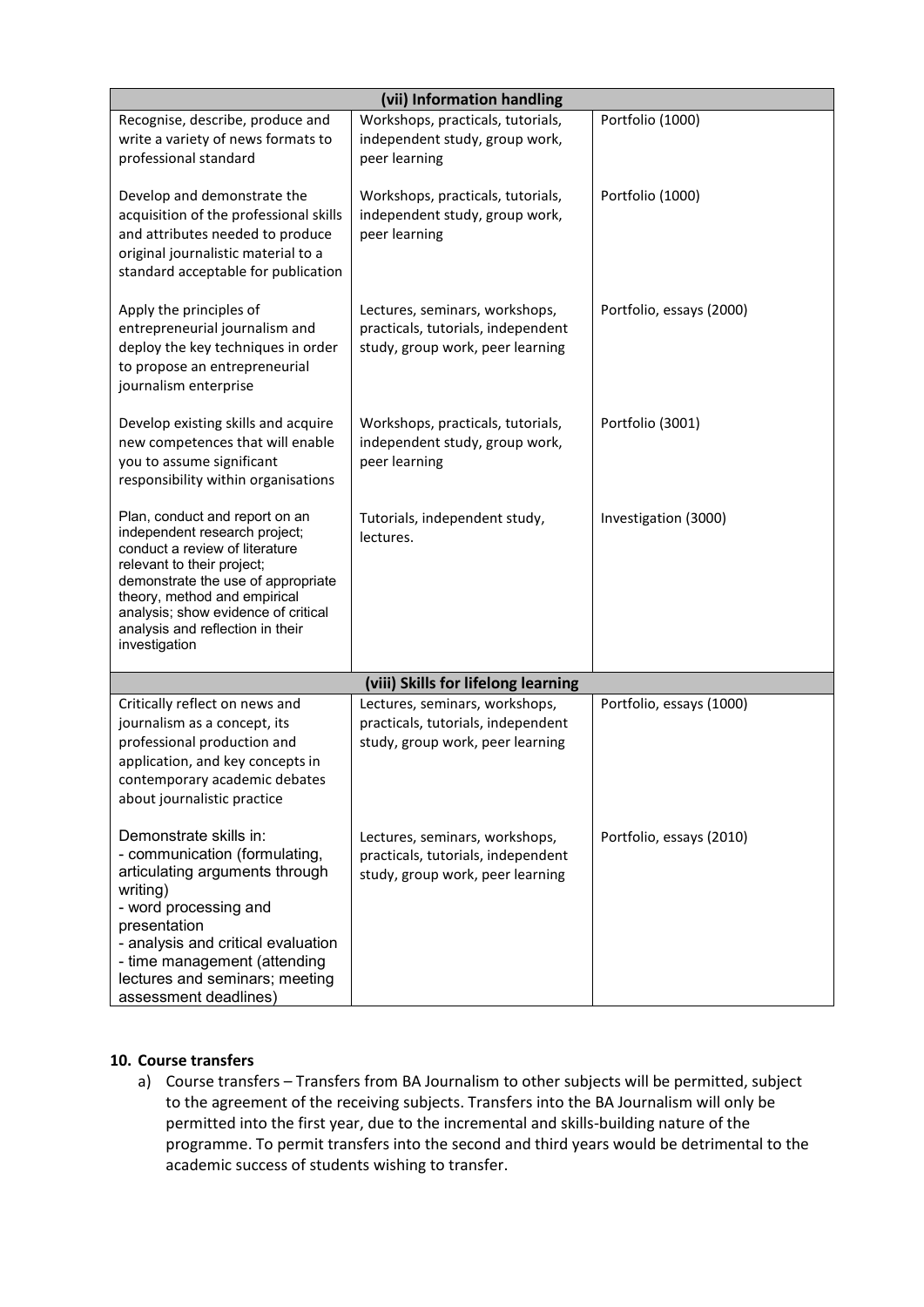#### **11. Progression points:**

This programme will follow the standard progression rules, as set out by [Senate Regulation 5:](http://www2.le.ac.uk/offices/sas2/regulations/documents/senatereg5-undergraduates)  [regulations governing undergraduate programmes of study](http://www2.le.ac.uk/offices/sas2/regulations/documents/senatereg5-undergraduates)

In cases where a student has failed to meet a requirement to progress he or she will be required to withdraw from the course. There is no requirement to pass the non-credit bearing modules for the purposes of progression.

#### **12. Scheme of Assessment**

The programme complies with the standard scheme of award and classification set out in Senate [Regulation 5](http://www2.le.ac.uk/offices/sas2/regulations/documents/senatereg5-undergraduates)

## **13. Key/extra features:**

Employability is embedded into the programmes through the provision of modules JO1005 Journalism Employability in the first year and JO2004 (Year 2 Placement) in the second year, both of which encourage and facilitate the development of student skills and attributes which will help the student make themselves more employable on graduation.

## **14. Indications of programme quality**

**Student achievement, NSS scores, external examiner reports, periodic review reports, graduate employment and destinations.**

#### **15. Summary of programme delivery and assessment:**

BA Journalism students study key concepts, theories and research into journalism in JO1001 and develop their contextual knowledge of journalism in JO1002. They will acquire a full understanding of the wider field of Media and Communication in MS1001 and its history through MS1011 Media Origins.

In their second year, they will study and acquire skills in Broadcast Journalism (JO2001) and develop techniques for researching journalism in MS2016.

In their third year, students will study to conduct a Journalism investigation (JO3000) and select optional modules to make up their credit level. See below for details of optional modules. Journalism students will also develop their employability in JO1004 and will be able to choose to carry out an industrial/professional credit-bearing placement (JO2004).

Third year students will choose an area of Journalism to study and research for their Journalism Investigation and make up their credits with a choice of two optional modules (see below for details). As well as new Journalism modules, within the School a number of very relevant third year optional modules, reflecting academics' research interests, already existed and a selection of these will also be offered to Journalism students.

The separate academic years do not stand alone. Each academic year builds on the skills and understanding built up at the previous level, appropriate to the number of modules and variant of degree format being studied by the student.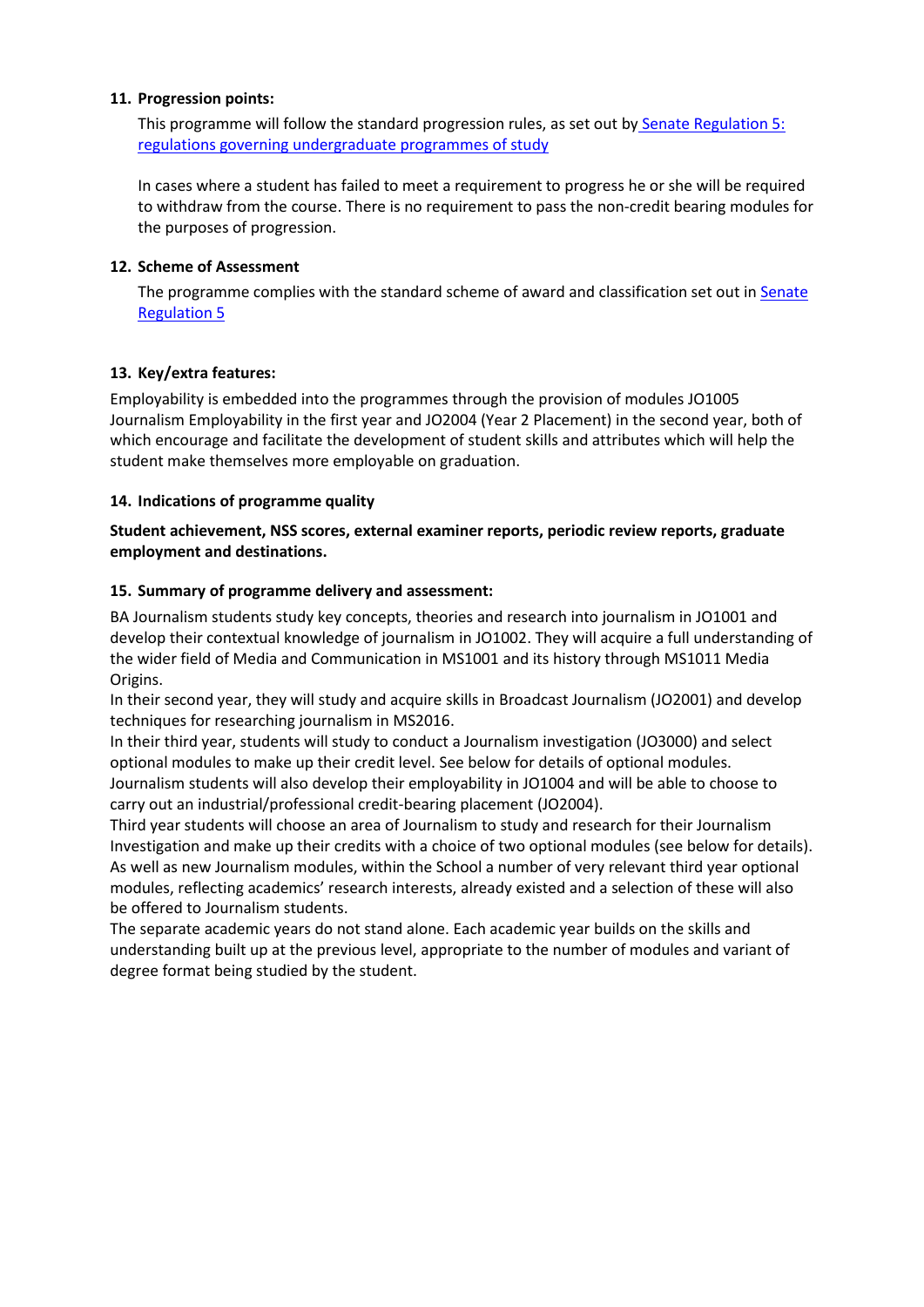# **Appendix 1: Programme structure** (programme regulations)

See also attached module maps. **BA Journalism Single Honours** 

**Year One** 

| <b>SEMESTER ONE</b> |                                                               |                |  |
|---------------------|---------------------------------------------------------------|----------------|--|
| <b>Module Code</b>  | <b>Module Title</b>                                           | <b>Credits</b> |  |
| JO1000              | <b>News Basics</b>                                            | 15             |  |
| <b>MS1001</b>       | <b>Introduction to Media and Communication</b>                | 30             |  |
| MS1011              | <b>Media Origins</b>                                          | 15             |  |
| JO1005              | <b>Introduction to Academic Skills</b>                        | 0              |  |
|                     |                                                               |                |  |
|                     | <b>Semester Total</b>                                         | 60             |  |
|                     | <b>SEMESTER TWO</b>                                           |                |  |
| JO1003              | <b>Features Journalism</b>                                    | 15             |  |
| JO1001              | <b>Key Concepts in Journalism</b>                             | 30             |  |
| JO1002              | <b>Journalism Ethics and Regulation</b>                       | 15             |  |
| JO1004              | <b>Journalism Employability</b>                               | 0              |  |
|                     |                                                               |                |  |
|                     | <b>Semester Total</b>                                         | 60             |  |
| <b>YEAR TWO</b>     |                                                               |                |  |
|                     | <b>SEMESTER ONE</b>                                           |                |  |
| JO2000              | Multi-platform and Entrepreneurial Journalism                 | 30             |  |
| JO2001              | <b>Broadcast Journalism 1</b>                                 | 15             |  |
|                     | Plus ONE option selected from the following:                  |                |  |
| JO2002              | Journalism Placement (optional module)                        | 15             |  |
| MS2001              | Political Communication (optional module)                     | 15             |  |
| <b>SY2095</b>       | The Production and Consumption of Sport (optional module)     | 15             |  |
|                     |                                                               |                |  |
|                     | <b>Semester Total</b>                                         | 60             |  |
| <b>SEMESTER TWO</b> |                                                               |                |  |
| <b>MS2010</b>       | <b>Journalism Studies</b>                                     | 15             |  |
| <b>MS2016</b>       | <b>Media Research in Practice</b>                             | 30             |  |
|                     | Plus ONE option selected from the following:                  |                |  |
| <b>JO2003</b>       | Broadcast Journalism 2 (optional module)                      | 15             |  |
| JO2004              | Magazine Journalism (optional module)                         | 15             |  |
|                     |                                                               |                |  |
|                     | <b>Semester Total</b>                                         | 60             |  |
| <b>FINAL YEAR</b>   |                                                               |                |  |
|                     | <b>SEMESTER ONE</b>                                           |                |  |
| <b>JO3000</b>       | Journalism Investigation (30 credit module, spread over year) | 30             |  |
| JO3001              | <b>Publishing Project 1</b>                                   | 15             |  |
|                     | Plus TWO options selected from the following:                 |                |  |
| JO3007              | Political Journalism (optional module)                        | 15             |  |
| JO3003              | Sports Journalism (optional module)                           | 15             |  |
| MS3009              | Media, Celebrity and Fan Culture (optional module)            | 15             |  |
| MS3024              | <b>Reporting Panics (optional module)</b>                     | 15             |  |
| MS3026              | <b>Community Radio in Practice (optional module)</b>          | 15             |  |
| MS3011              | Games and Culture (optional module)                           | 15             |  |
|                     |                                                               |                |  |
|                     | <b>Semester Total</b>                                         | 60             |  |
| <b>SEMESTER TWO</b> |                                                               |                |  |
| JO3002              | <b>Publishing Project 2</b>                                   | 15             |  |